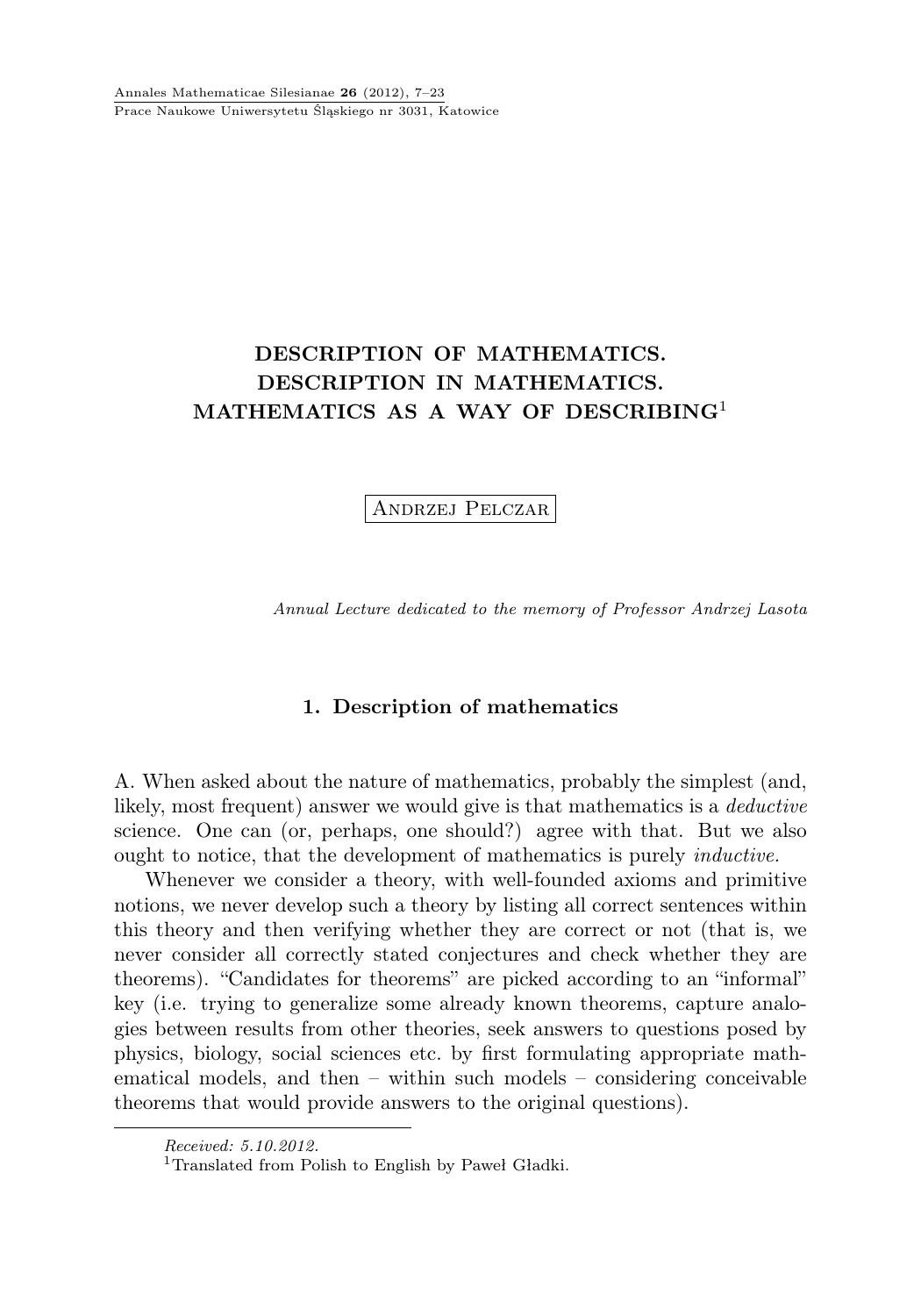B. If we agree to the above, we inevitably face the "eternal" question about the nature of mathematics in its "philosophical dimension" – namely the question, whether this inductive development of mathematics relies more on *discovery* or invention. I touch on this question with much hesitation.

The question whether mathematicians *discover* or *invent* has been in consideration for a long time – "since forever". It seems that most mathematicians would favor the former, but it is hard to judge if that feeling has a quantitative basis.

The author of this text dares to state his own, highly subjective, opinions. He would like to avoid statements such as: "it is so", because, in fact, he usually does not know if "it is so". However, he does not avoid sharing with the reader his own feelings and quite often elaborates on what seems to him to be true. He counts on the reader's politeness to forgive him the lack of philosophical accuracy in numerous statements as well as the negligence in citing the vast literature on the subject, and – here deliberate – informality in mathematical considerations. It seems that the idea behind this exposition can be presented without much rigor.

∗ ∗ ∗

A genius sculptor (Michelangelo?) was supposed to say, while staring at a block of marble: There is already a statue inside, I am only removing the extraneous material and it will come out on its own.

Does it actually mean, that he *discovered* that the sculpture is there (that is, discovered the statue), or rather that he discovered the possibility of "inventing" (by "removing the superfluous material")?

∗

If instead of sculpting in marble, he would be using clay, so that rather than "removing the extraneous material" he would be "adding" it (or, at least, processing), would he also say that the statue is already inside, but needs to be formed? Probably not. He would probably say, that he is inventing the statue, but – other than by "removing the extraneous material" – by *inventing* it "out of nothing". The "nothing" here does not mean the clay, but the fact that at the beginning of the process he started from "ground zero", without discovering (that the statue is already there, and it remains to let it come out by "removing the extraneous material").

I shall risk to propose taking the soundness of the following constatation under consideration: in both instances described above one can think of discovering the possibility of inventing.

∗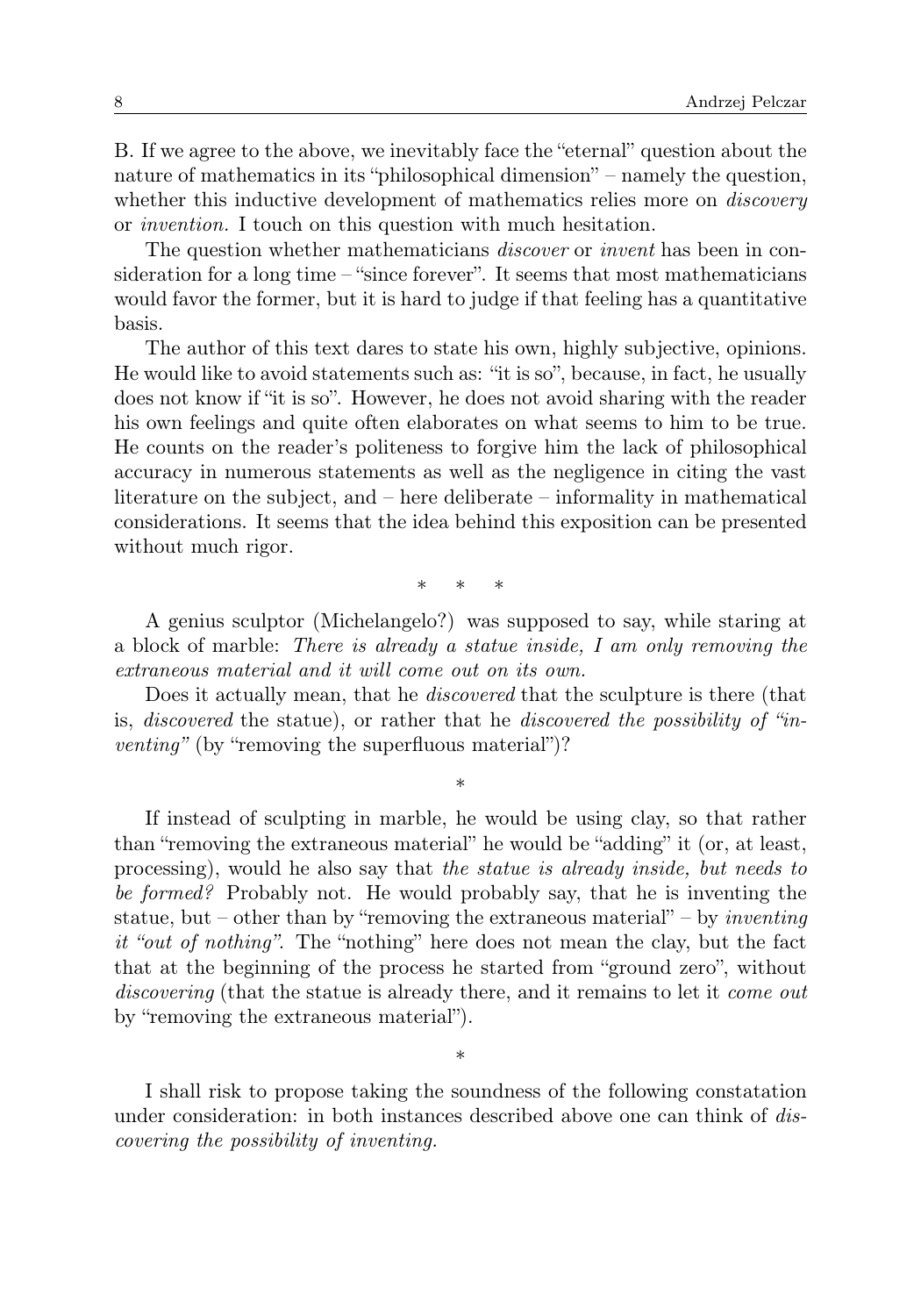∗ ∗ ∗

In the extremely interesting book *Mathematics today: twelve informal es*says edited by L. A. Steen and Allen Hammond [4] in his essay quotes an excerpt from the discussion between Lipman Bers and Dennis Sullivan:

Lipman Bers: Do you invent or do you discover? What is your gut feeling? Dennis Sullivan: Sometimes you come upon something sort of natural, it's like you're discovering it. But sometimes you just make something up out of thin air, so to speak; maybe force it a little bit.

Hammond himself presents his views in a broader context, along with referring, in a highly general way, the views of – in his opinion – most mathematicians (or even: the vast majority of mathematicians). Here are the excerpts from this text:

The argument among mathematicians over whether mathematical truths are invented or discovered has been going on a long time. It is not an argument that is easily resolved but it is revealing of how mathematicians think about their work. The two points of view are at first glance quite distinct. One holds that mathematicians discover a piece of reality [...], a truth not of their own making but rather an inherent part of the universe. "God made the integers", as one nineteenth century mathematician put it  $[\ldots]$ . Hence the properties of the integers encompassed in simple arithmetic and in the more sophisticated theorems of number theory are viewed by most mathematicians in much the same way as astronomers think of the planets – discovered elements of the heavens. This absolutist or Platonist viewpoint – mathematics as reality revealed – extends to other areas of mathematics as well and is in fact the dominant dogma in the mathematical community. [...]

The second point of view emphasizes the role of human creativity in inventing mathematical structures. Clearly there is an element of human creativity involved, but how much, where to draw the line? Any system of mathematics rests ultimately on a series of axioms, for example, and there is in many instances an element of choice as to which axioms to use. Euclidean geometry was based on five supposedly basic and self-evident axioms about the nature of space, but just how arbitrary such choices can be was shown by the discovery (in physics, not in mathematics) that space is not Euclidean after all but rather Riemannian - that an alternate set of axioms due to Riemann provided a geometry that corresponds more to physical reality than that of Euclid's. Other mathematicians have since invented and explored the properties of still other geometries, all good mathematics, but with an element of choice. Nor is this element of human inventiveness confined to geometry; there exist alternate, "nonstandard" models of the real number system too. Even the laws of logic on which all of mathematical reasoning depends are not universally regarded as absolute. Some mathematicians have argued that there too there is an element of choice and convention. In fact many mathematicians will admit in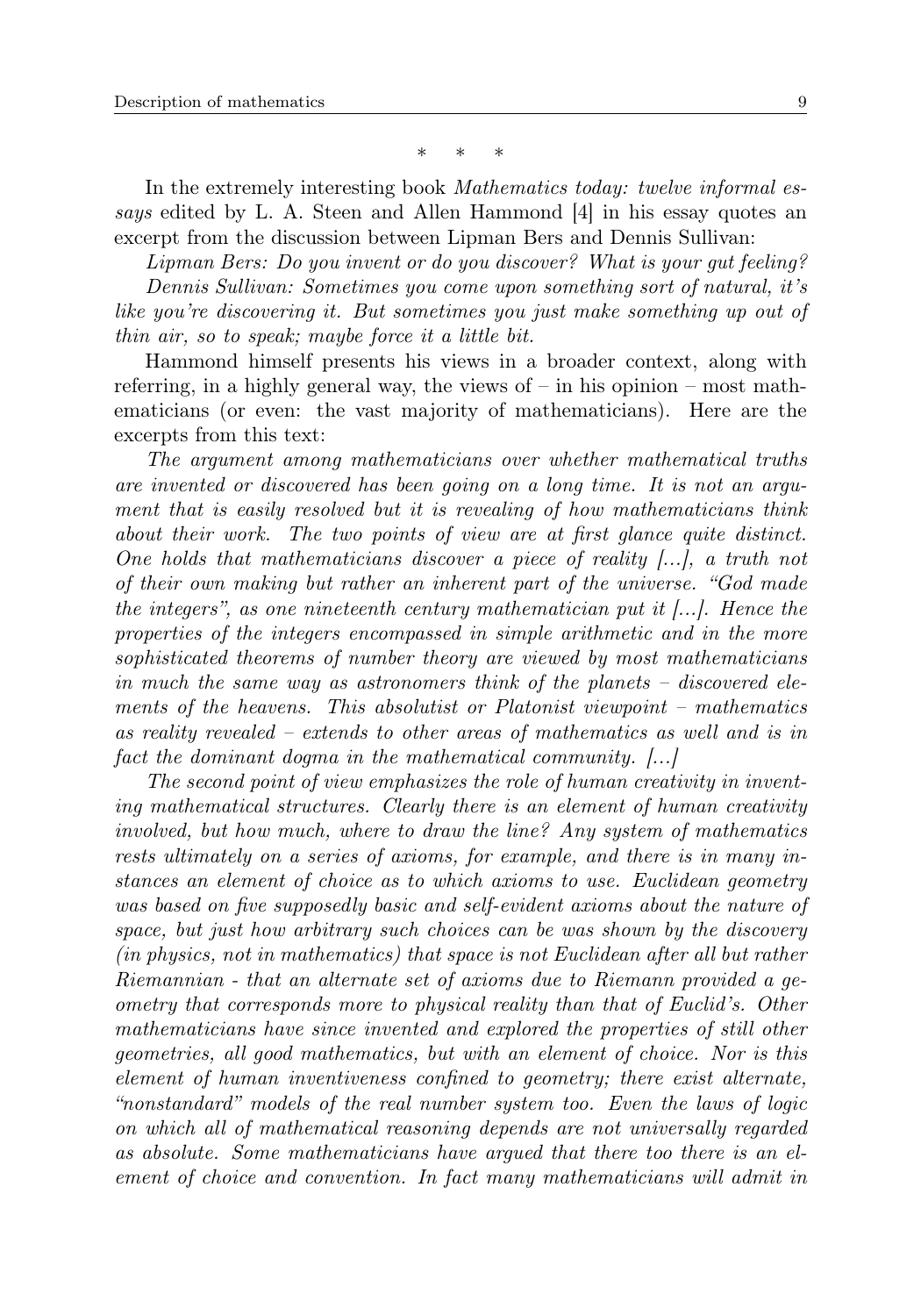private that they think they create something, a good example or a good idea. In its most extreme form, this humanist or constructivist outlook rejects the idea of mathematicians as passive discoverers of a remote reality and instead asserts that mathematical phenomena are created by humans alone and do not otherwise exist.

[...] A theorem may be discovered but its proof is usually invented. [...]

Einstein is reported to have felt that he invented the concept of relativistic spacetime, after the fact, but that he felt he was discovering an aspect of reality while he was doing the work. It is a feeling familiar to many mathematicians: "we are all Platonists in the trenches", as one put it. But the debate continues wherever mathematicians gather. "Do you invent or do you discover?"

Let us add, that the dispute among mathematicians and philosophers that has been on for centuries, and that is regarded with the issue of *discovering* vs. *inventing* mathematical entities<sup>2</sup>, was recently boosted by a number of statements published by prominent mathematicians with the Newsletters of European Mathematical Society (see [2, 5, 6, 7]), whose differences in opinions (quite often far from being dramatic) can be already seen in the titles of their papers (compare, for example, [2] and [6]).

∗ ∗ ∗

Putting the crux of the matter aside, let us consider the language used to describe the (present) mathematics. One says (or, shall we say, one writes) quite universally<sup>3</sup> about the construction of the real numbers, or the construction of a basis of some space. While presenting proofs, one often says: somebody gave a proof. Is the thought (perhaps subconscious?) hiding behind these phraseological patterns that somebody actually invented the proof, or rather found (hence – discovered) the proof? Perhaps our feeling is that – that somebody – found (discovered) a possibility of a proof (that is – discovered the possibility of inventing the proof)?

Probably matters are quite similar when it comes to presenting examples or, so called, counter examples. One often says that somebody found (hence discovered) an example or a counter example, but also that somebody *invented* such an example or counter example. One also very often says that somebody gave an example (a counter example). In this last case one may, perhaps, admit both intuitive interpretations: found since one first discovered, or found since invented.

These remarks apply directly to the aforementioned words by Sullivan and

<sup>&</sup>lt;sup>2</sup>This is the term I let myself use here, fully realizing it may be taken as an abuse of the widely accepted nomenclature, yet hoping that I shall succeed in avoiding confusion, and philosophers among the readers shall show enough understanding.

 $3$  Perhaps one should say *frequently* rather than *universally*, or use both terms simultaneously?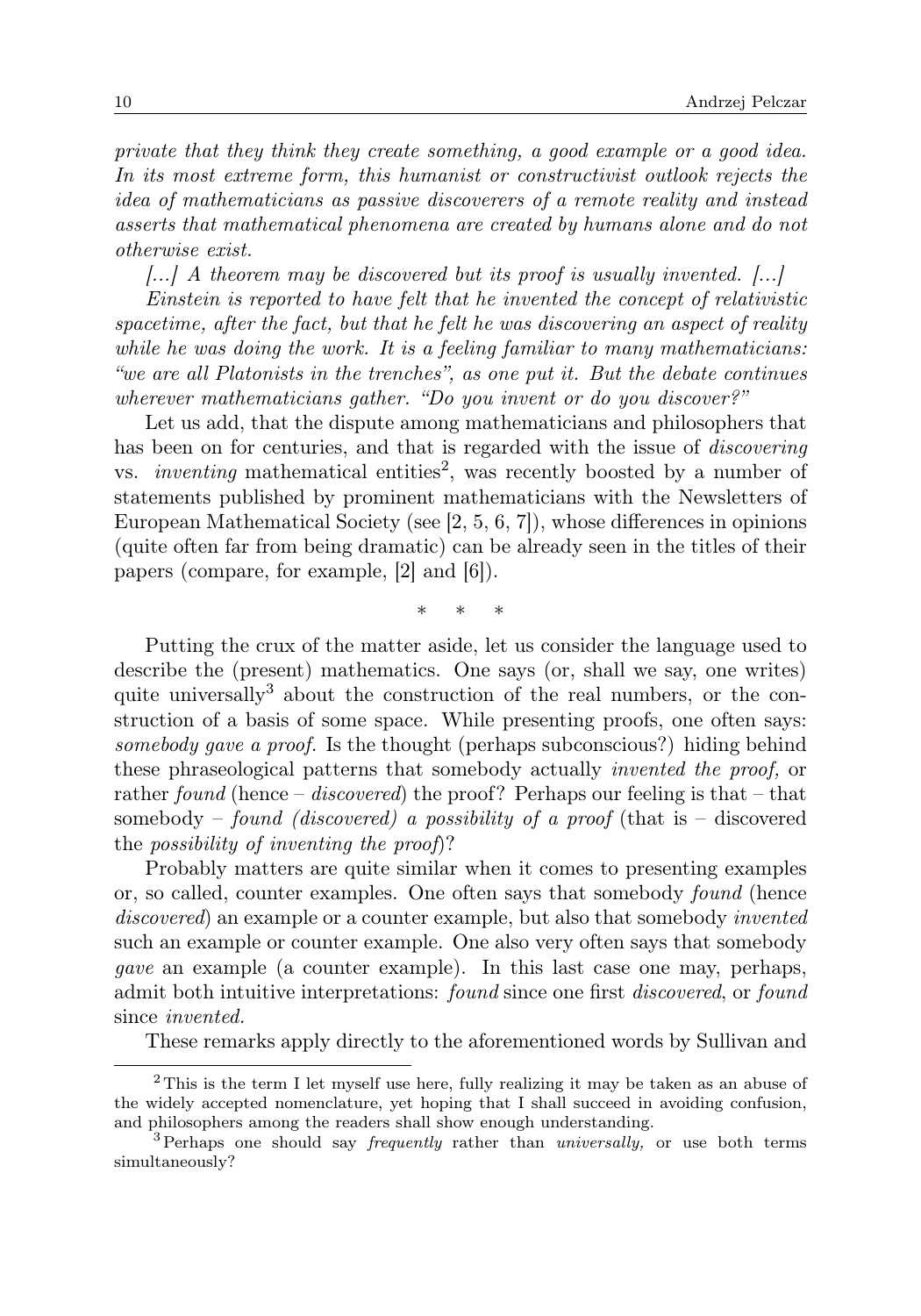– according to the author's intentions – are supposed to somewhat widen their meaning and *(implicite,* at least) illustrate them.

∗ ∗ ∗

The aforementioned quotation: The God made the real numbers, is often given in a slightly different form: The God made the integers, the whole rest is made by mathematicians.

But perhaps: The God made the formal logic... and the whole rest is made by mathematicians?

Would it make (more) sense to (analogously) say: The God made the musical scale (basic sounds), and the whole rest is made by composers? Let us note, that here we speak of composing (hence inventing) of musical pieces (let us stress – *pieces*); hence in this context we clearly speak of what was created by composers.

It seems that a similar question can be asked with regard to works of art created by painters, or, in general, by all sorts of artists. Let us note, that the term "creating" itself suggests that we intuitively (but, really, just intuitively?) are convinced that here we are dealing (more) with inventing than discovering. Or is it perhaps that both in music and painting we discover the possibility of invention (composition!) from (already existing) sounds or colors?

Finally, is it that the creation in writing is in some sense similar to the creation in music or plastic arts? Can we assume that a poet, who wrote a poem, discovered the possibility of inventing a poem?

∗

I shall risk here a digression regarding theories specific for natural sciences. Before doing so I shall remark that I intend to remain on  $a$  – primitive one, in fact – intuitive ground, not even trying to consider whether, for example, there is a difference, or what sort of a difference is there between the existence of a "mathematical entity" and the existence of a "material entity". I would only like to share an observation (a suspicion?) regarding analogies between the possibility of invention (discovery of such a possibility?) in mathematics and, for example, in theoretical physics.

If we agree that a physicist discovers the structure of the matter, the question remains how does he describe it. Most often (I think) one speaks of this or that theory, which  $I$  – shall risk to – reduce to the construction of a mathematical model (mathematical models). Could we then say that a physicist discovers the possibility of inventing a model?

Quite often it happens so, that a model does not comply with our expectations (does not "reflect the reality sufficiently well"). One then either abandons such a model, or "improves" it, hence de facto "proposes" (invents) a new one. Is it not yet another discovery of the possibility of inventing of a ("better") model?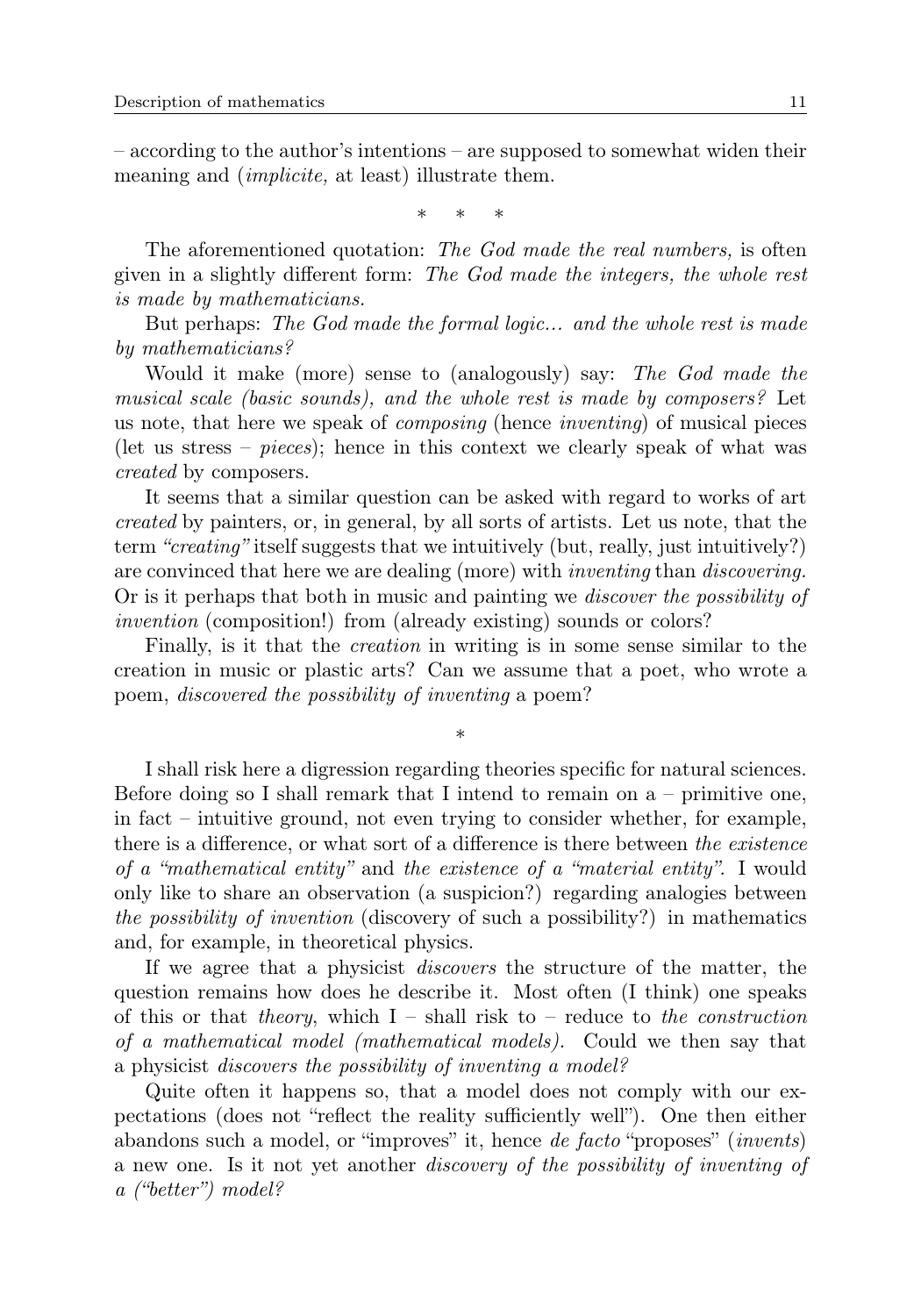∗

Let us conclude these pictorial analogies with one more, perhaps a bit risky, attempt. Climbers often speak of leading first ascents of new routes in the Tatras or in the Alps. One may think that such a route is discovered, however those, who *lead* it may feel (or just feel?), that they *invented* it in some way. Perhaps it makes sense then to say that they *discovered the possibility of* climbing the route, hence discovered the possibility of finding the route, which, perhaps, can be compared to discovering the possibility of inventing the route.

One might be tempted to consider continuing this "metaphor-like" way of thinking by observing, that there exist alpine routes equipped in, other that the bare rock, "helpers"; when they were first introduced, the routes were scaled by means of aid climbing. Here the construction of the route is apparently literal. It should not be thought of as an abuse to compare – within the convention that we accepted – such constructions to considerations lead by mathematicians, who "go beyond" an already known theory, "adding" new apparatus to their concepts. As an example one may think of the theory of distributions, which arose from generalizing the theory of functions ("going beyond" this theory). Let us add that some problems (for example in differential equations) can not be solved by classical means on the grounds of the theory of functions. However, if we find their solutions by using the theory of distributions, we might "come back" to the theory of functions, as certain solutions that a priori are distributions sometimes turn out to be functions (to be more precise: distributions that can be identified with functions).

I feel this is a discovery of the possibility of such a construction. With regards to the aforementioned example – the discovery of the possibility of building the theory of distributions rather than the discovery of distributions.

∗ ∗ ∗

One of widely proposed ways of teaching "higher mathematics" is the one that starts from the arithmetic of the integers, and then the reals. How are they "introduced"? We start either from the integers alone, or from the natural numbers first, and after providing their axioms we speak of the construction of the integers as a ring with the natural numbers (with addition and multiplication). As a next step, we – and this is how we actually call it! – construct the rationals, or the field of the rational numbers, to be more specific, where we "embed" through a certain isomorphism the ring of the integers<sup>4</sup>.

<sup>&</sup>lt;sup>4</sup>We usually proceed here with a standard reasoning, which is said to be the *construc*tion of the field of fractions of the ring of the integers. Such a reasoning (such a construction) is possible for every ring satisfying certain conditions, that are satisfied by the ring of the integers (to be a commutative ring with identity and with no zero divisors). We can, however, derive the rationals (discover or construct?) in more than just one way. In [3] we find the following sections: 3.3 The construction of the rationals by equivalence classes, 3.4 The construction of the rationals without the use of the natural numbers. There is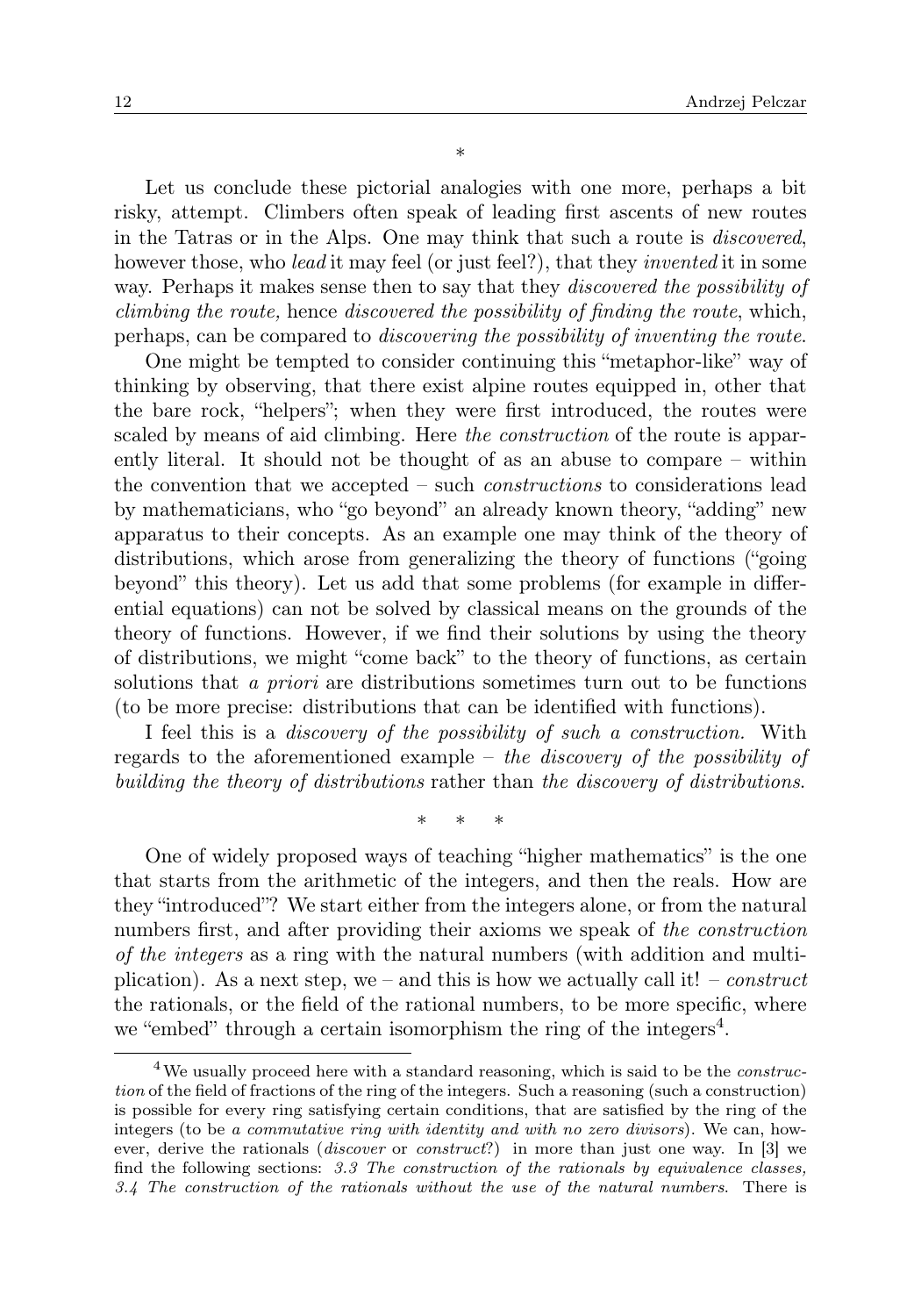When we have the rationals at our disposal, we *construct* (and, again, this is how we actually call it!) the reals. One can achieve this in more than one way. For example, one can introduce the Dedekind cuts or the equivalence relation, call it " $\equiv$ ", in the set of all sequences of rational numbers:

 $\binom{n}{k} \equiv \{b_n\} \stackrel{(def.)}{\iff}$  the sequence  $\{a_n - b_n\}$  converges to zero when  $n \to \infty$ .

In the first case the real numbers are the Dedekind cuts, in the second one  $-$  equivalence classes of sequences with respect to the relation  $(').$ 

Did we, using one of the aforementioned ways, *discovered* the reals? And, if so, which ones? – the ones identified with the Dedekind cuts, or the ones "described in the other way"?

Could we rather say that, by presenting the two (or even three, if counting the method from the book [3] mentioned in the footnote 4) ways of obtaining the real numbers we discovered the possibility of their construction (the construction of the field of real numbers), and even more than that, we did it in two (or even three) ways?

∗ ∗ ∗

Let us follow the thread sketched in what Hammond had said about different geometries and actually push it a bit further. Has Euclidean geometry been discovered? Have Riemannian or hyperbolic geometries been discovered? If one speaks of discovery here, one, perhaps, ought to refer to the fact that the Riemannian geometry provides a pretty good model for the universe, whereas the Euclidean model is not good enough. Does it mean, however, that the Euclidean geometry is "good for nothing" as a mathematical theory? I do not suppose anybody thinks that way. Regardless, if it has been discovered, it can not be tossed away; if invented, probably neither as well. It is, we have to admit, a beautiful mathematical theory, which nota bene provides nevertheless a good – or, in the context discussed, we shall say: practical, useful – model of the closest to us, macroscopic "physical reality".

∗ ∗ ∗

In an attempt to conclude I shall repeat what *explicite*, or  $-$  at least  $$ implicite I have been trying to present in the form of verbalizing my feeling: IN MATHEMATICS WE DISCOVER THE POSSIBILITY OF INVENTING.

This should not be stated without the remark, that it is sometimes difficult to draw the line between what is "given" (that is, what is discovered or is being discovered), and what is invented. That is, perhaps, primarily a matter

<sup>3.5</sup> The construction of the nonnegative reals and 3.6 The relative numbers (positive and negative) where the reals are defined (*constructed*) in a way different from any of the two described here.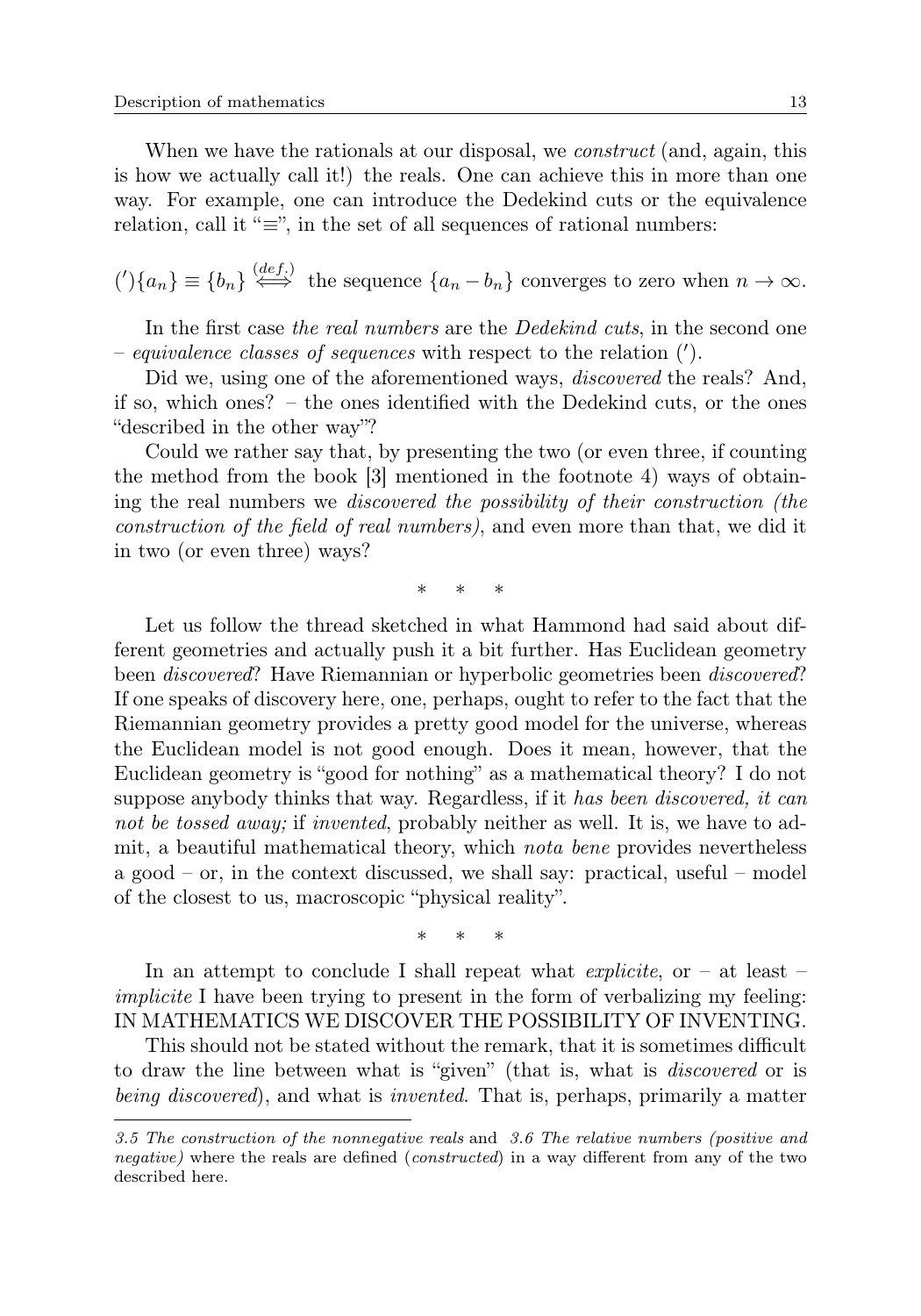of a subjective feeling associated, among others, to the starting point of a conceivable construction.

Towards the end of these considerations, let me remark with, perhaps, the most risky statement (a confession about a subjective feeling, that the author finds the strongest one and well motivated by what has been presented above):

Perhaps it is the best to say, that... there exist – in a platonic sense – not particular theories (such as the theory of integers, or reals, or different geometries etc. so much, but THE MATHEMATICS AS A WHOLE, and we (within her limits) DISCOVER THE POSSIBILITY OF INVENTING various mathematical entities (objects), as well as mathematical theories.

If one agrees to this, then – in compliance with the "metaphor-like" remarks from the last paragraph of Section 4 – one may risk to say that mathematics "is given" as a rock face, and that when doing mathematics we discover possibilities of inventing routes (on that face). Let us add that, in fact, this face is mostly covered in clouds, which results in us seeing just its small fragments; consecutive constructions may lead us to see other fragments and may allow us (well, they usually allow) to *discover possibilities* of new *constructions* (continuations of routes already constructed).

However, this "metaphor-like" analogy must end here, as, unlike during even the longest of all alpine climbs, in mathematics we shall never reach "the end" – this "mathematical face" is not bounded. Nonetheless, we know (by Gödel's theorems) that for every mathematical theory rich enough<sup>5</sup> there exist (will let us discover them or invent?) statements formulated in the language of such a theory, that we can not determine, on the grounds of the theory under consideration, to be neither true nor false – they are *undecid*able. Hence adding such a statement to the theory under consideration as an additional axiom "expands" the theory significantly (here I would like to say that in this way we *discover the possibility of inventing* a new – "broader" – theory). Therefore every theory can be "expanded" in this way.

This unboundedness is truly fascinating and possibly one of the main motivation underlying the inspiration to do mathematics.

### 2. Description in mathematics (or  $-$  the language of mathematics)

While doing mathematics we use the rules of (binary) formal logic, and thus we also use the language of such logic and logical symbols when describing definitions, theorems and reasonings. One can say that we use a precise logical language. But one shall add straight away, that this formal language also

 $5$  containing – as we briefly say – the arithmetic of natural numbers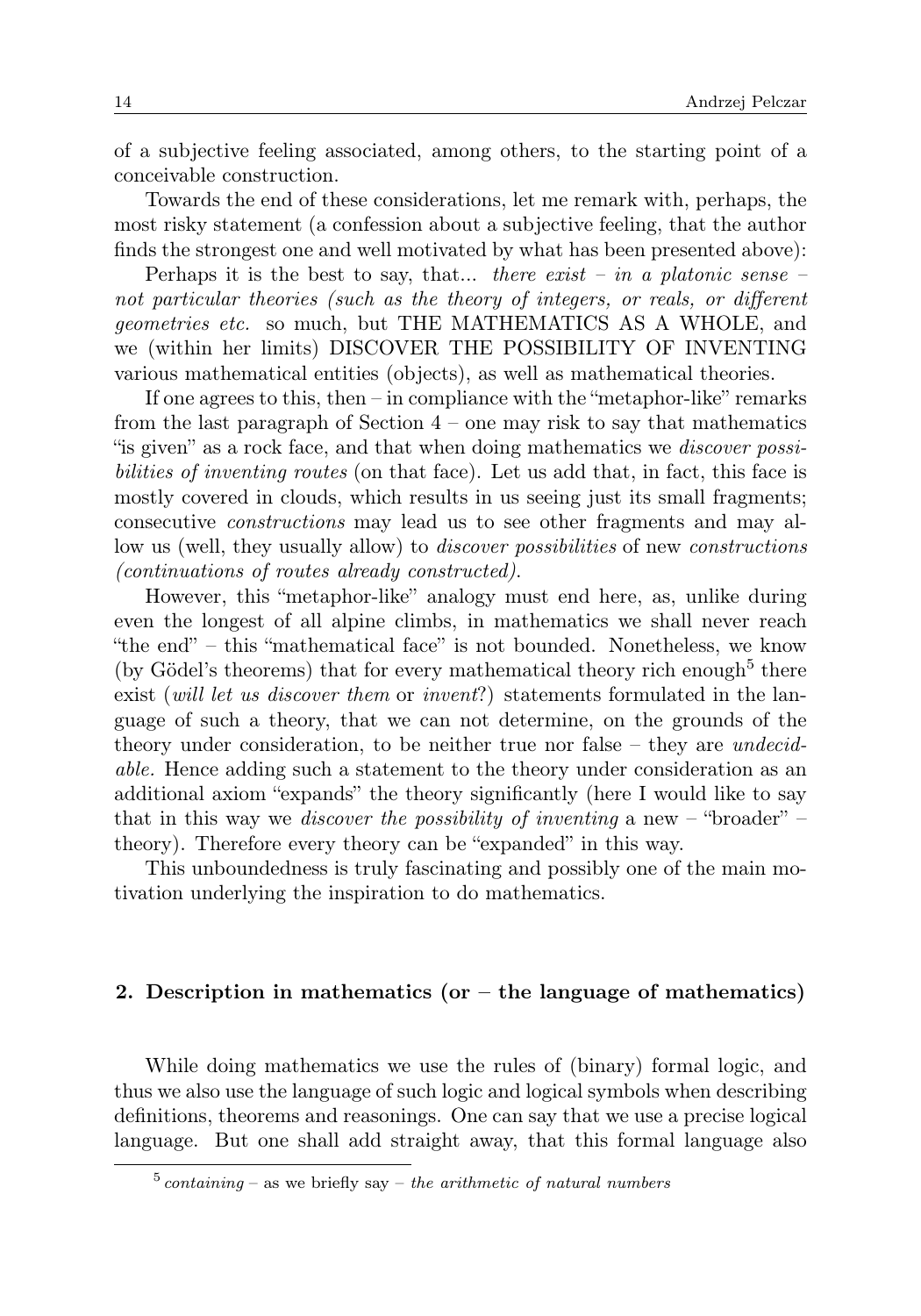includes statements that not necessarily are written using logical symbols. To express the fact that the number q is the limit of the sequence  $\{a_n\}$  we write – as we know it – in the logical symbolism as follows:

$$
\forall \varepsilon > 0 \; \exists k \in \mathbb{N} \; \forall n \ge k \; (|a_n - g| < \varepsilon)^6,
$$

or – equally precise! – in words as follows:

for every positive real number  $\varepsilon$  there exists a natural number k such that, for every natural number n no less than k, the following inequality is satisfied:

$$
|a_n - g| < \varepsilon.
$$

In the example the first statement is  $-$  in writing, in print  $-$  shorter than the second one. This is not always the case, especially when we present proofs. For example, the statement that is used quite frequently and actually makes a perfect mathematical sense, namely: without the loss of generality (usually, as we think of it – the generality of reasoning), written with the use of formal symbolic logic is lengthy (that is, takes a lot of space in printing) and may take a long time to read and interpret. That is all about – understood as above – the formal language of mathematics.

At the same time, along with the formal language we use a language that is almost common or almost literary<sup>7</sup> (that we shall simply call the "usual language"), avoiding an unnecessary use of formalisms and logical symbolism (or a symbolism introduced for the sake of the needs of a particular theory). We shall replace sequences of formal formulae with sequences expressed in the "usual language" (common, literary), on certain occasions making a reference to some analogies between simpler or better known situations, as well as using – at least implicite – some metaphors and abbreviations.

 $6$ We have skipped – except for one place, where we indicated that the number k belongs to the set of natural numbers – the ranges of variables appearing under quantifiers, assuming that – as we believe – one knows that  $\varepsilon$  is a real number, and n a natural number (which, actually, follows from the context). If, however, we would expect to see a fully formal precision in the definition here, we would have to add, that these variables belong – respectively – to the set of real numbers and to the set of natural numbers, just as we have done in the case of k "under the existential quantifier".

<sup>7</sup>The word "almost" was used twice not without a reason. Even though it happens so, that we use a common language in the most popular way of understanding the word "common" (first of all in elementary textbooks, or in popular articles), but quite often this is the "common language" in the understanding of a given group of mathematicians-specialists (in "advanced" texts, seminars etc.), that is, in fact, in the sense that perhaps would be better described by the term "a slang of a given theory", if it was not for rather pejorative connotations associated with it.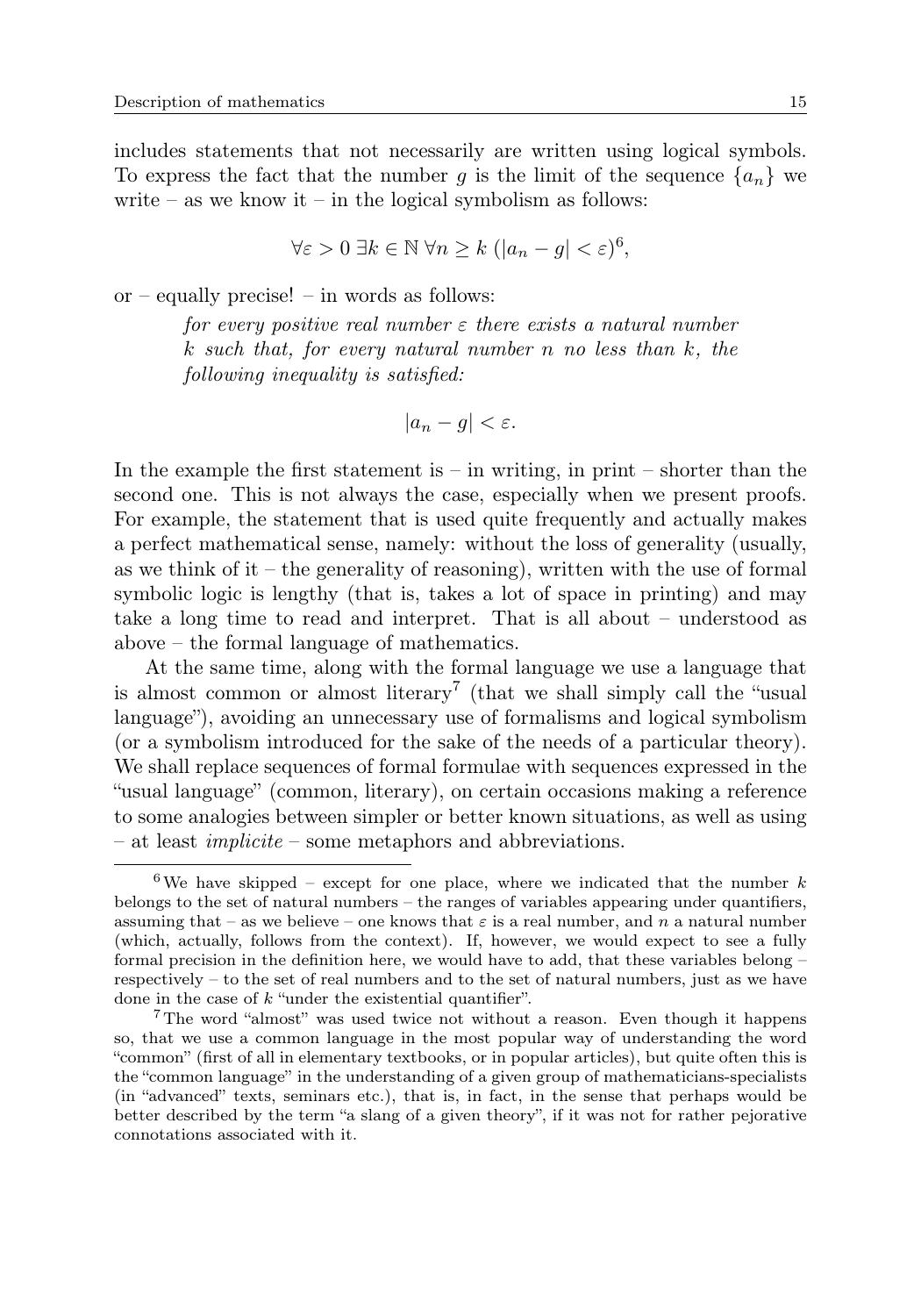This interchanging between the fragments written in a formal language and fragments expressed using the "usual language" is, in fact, a rule in mathematical texts. However, proportions between the fragments of the former and the latter can vary substantially. One can consider these proportions in a "qualitative" sense, as well as the "quantitative" one. That means, we shall be mostly interested in what is concerned with different ways of communicating between mathematicians (here the "quality" comes into play) and in how much of the text can be written formally vs. how much can be written in the "usual language" (the "qualitative" aspect).

Most importantly, we shall say when one can (or even should) limit, or perhaps even skip the use of a formalism, and when one is not allowed to do so. A lot (or even everything) depends on who is the addressee of a given mathematical text, that is who is the reader of a paper, or a textbook, or who is the listener of a lecture, or, finally, the participant of a seminar. If one can fear, that an "easy-going" text may be read improperly, one needs to decide on using a formalism. This relates mostly to papers presenting new results<sup>8</sup>, as well as, to some extent, monographs. Textbooks should be written with the use of both forms of the just stated ways of transmitting information. What I mean here is the necessity to present new material with utmost precision and, at the same time, with making it more "accessible" by using less formal descriptions of certain objects, that is by, so called, geometric or physical "interpretations", by exhibiting analogies between objects already known, or by employing the – already mentioned above – metaphors. Thus, for example, the description of the fact that the number g is the limit of the sequence  $\{a_n\}$ can be less precisely, but, perhaps, more "suggestively" presented as follows:

> the number g is the limit of the sequence  $\{a_n\}$  if <sup>9</sup> its elements are located arbitrarily close to g, for n sufficiently large.

This presentation can not appear instead of a precise definition in any elementary textbook in analysis (or calculus), but can greatly contribute to a formal way of lecturing.

I have mentioned the use of analogies and metaphors. It occurs, for example, when, while considering infinitely dimensional vector spaces, we lecture on their geometry, de facto referring to our intuitions associated with the (Euclidean) spaces of finite dimension, which, at the end, means imagining the discussed problems in the special case of a two-dimensional or three-dimensional space.

Also, whenever one is faced with exchanging strictly scientific information between specialists, one encounters such – seemingly – not very precise descriptions, which, however, do not lead to misunderstandings, and, in certain cases, shorten the text greatly. In such instances one can, perhaps, speak of

<sup>&</sup>lt;sup>8</sup> First of all in these places where new objects are defined!

 $9$ In fact, one thinks here: if and only if.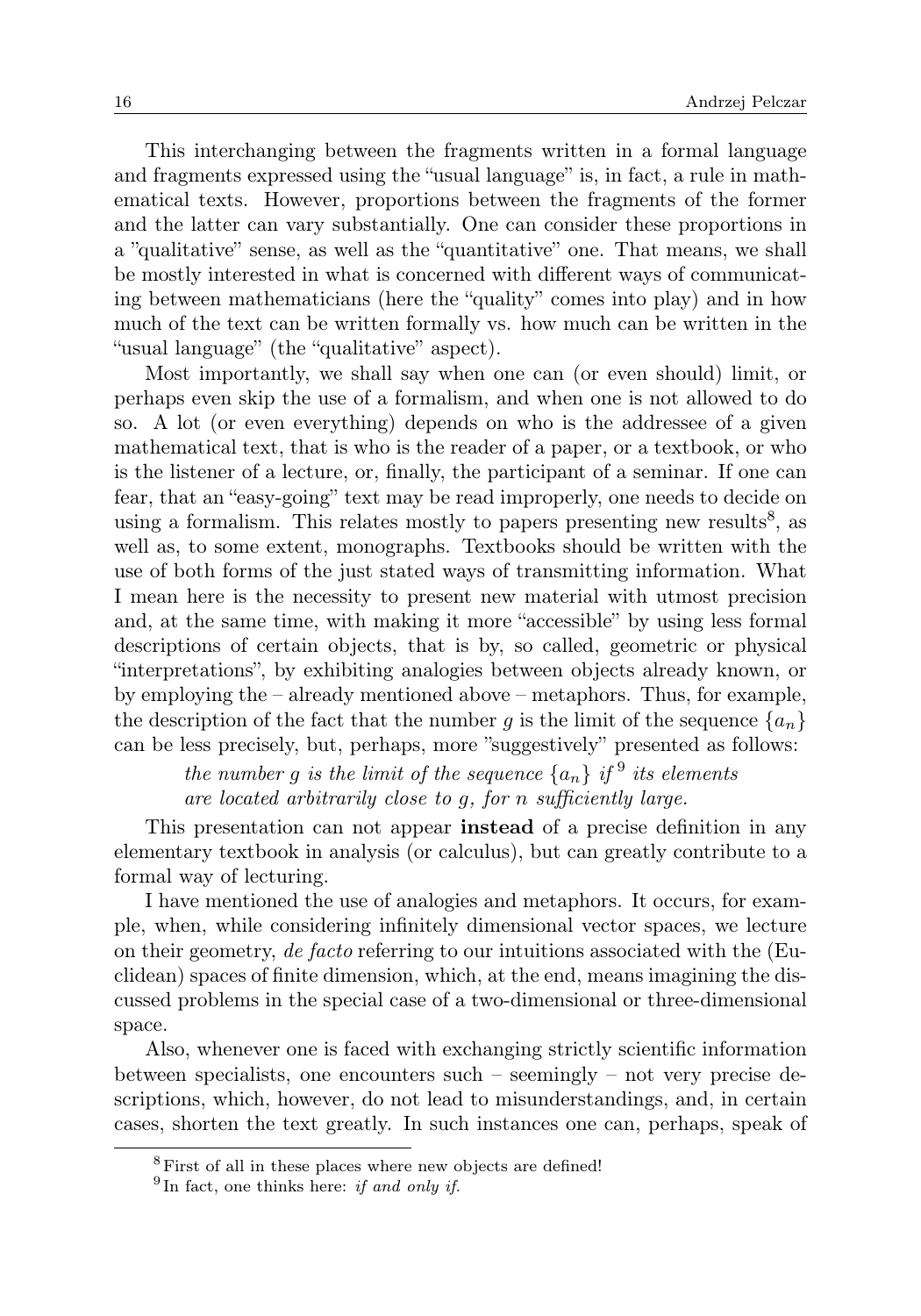a certain "quasi-coding" – of a precise mathematical text with a language far from being formal, or even a common language<sup>10</sup> (sometimes also with the use of "metaphorical" expressions) – by the "sender" of the information, followed by "decoding" by the "receiver". This is what happens quite often in seminar discussions.

The advantage of the "common" language over formalisms is clearly apparent when we speak of mathematics in popular texts of various levels of difficulty. Here I mean both texts presenting mathematics (or more often – its particular achievements and applications) to a broad audience of nonmathematicians, and also presenting  $-$  by specialists  $-$  certain branches of mathematics to mathematicians working in different areas. The latter takes place, for example, in the form of, so called, survey talks. Plenary lectures given by invited speakers at big meetings are usually of that character. In such lectures the use of informal language (which – let us remind one more time – does not have to mean the use of a common language in the popular understanding of this term) is almost a rule, and referring to analogies and metaphors is quite frequent.

Let us go back to the issue of the use of formal and "common" language, and let us consider it in a bit more exact fashion. Do we have – and, if so, when? – a guarantee that we will be able to flawlessly understand each other and carry on the information we want? When answering to this question, we must distinguish between the situation when the language is used by mathematicians among themselves, and the situation when it is used by mathematicians on one side and – shall we call them by default – "non-mathematicians" on the other one.

In the first case one can distinguish between two sub-cases. The first subcase is when we are considering a contact between specialists using the same language, that contains names (objects) specific to a given branch of mathematics (a mathematical theory) along with the whole formal apparatus. This is the case when there are no problems with transferring information. The formal language is precise, and fragments presented in the "common language" with conceivable use of analogies and metaphors are read flawlessly. If mathematicians of different branches try to communicate, certain difficulties can occur (and, usually, do occur) related to the specifics of different branches. These are, however, not so much linguistic difficulties (since the "common" language of mathematics is the same for all branches of mathematics, and specific terms and expressions are always formally well defined), but rather substantial. What has been written down can be properly read, but understanding what the text is actually trying to explain might be difficult without going deep into the theory that it regards.

 $^{10}\rm{See}$  footnote 3.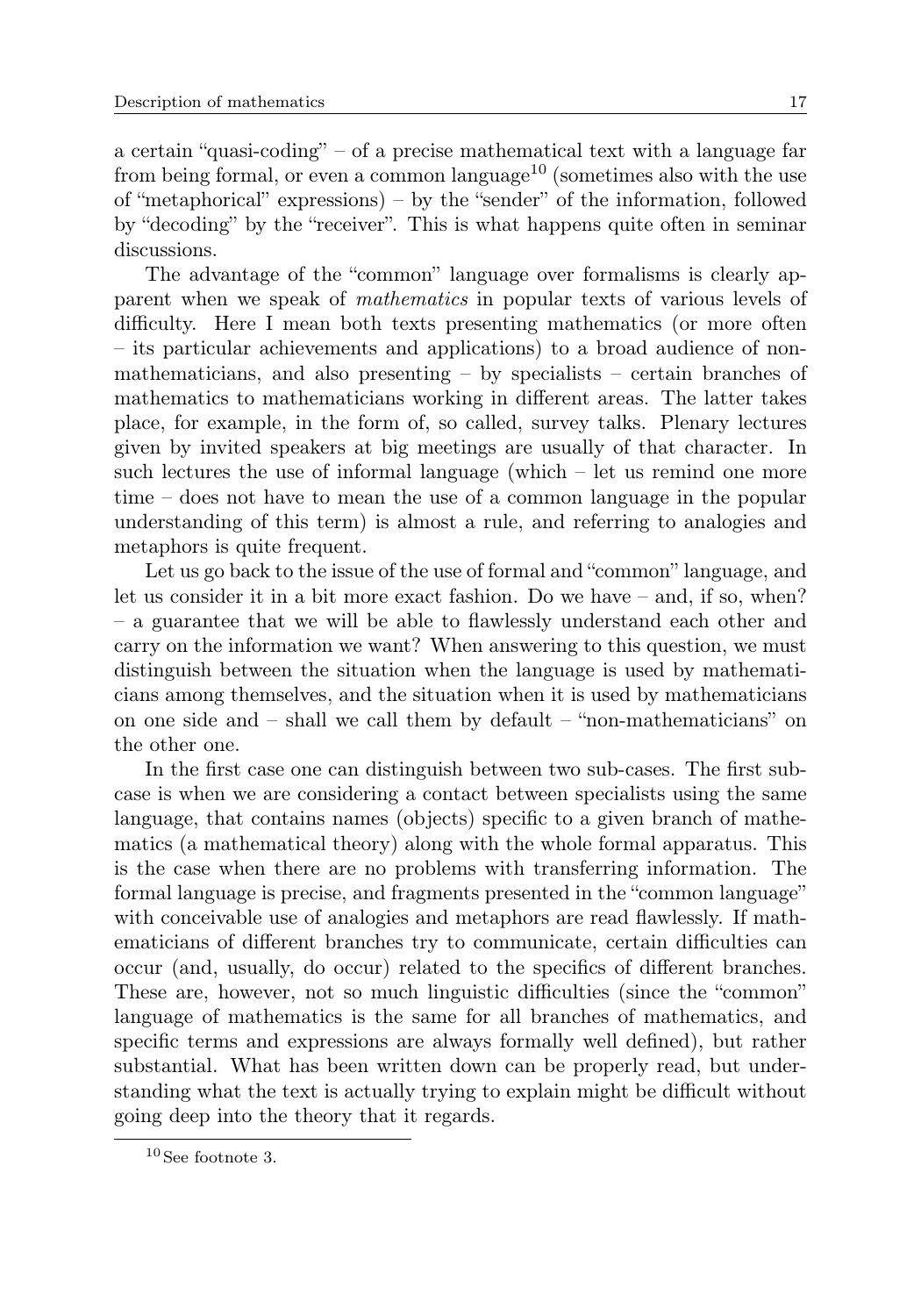In the second case, when it comes to communication between mathematicians and non-mathematicians, the language of mathematics needs to be modified accordingly, or... replaced with a language from the areas bordering both the mathematics and the subject, whose representatives are the said "nonmathematicians", with whom the mathematicians need to communicate. This "frontier language" turns out to play a key role in numerous applications of mathematics.

Towards the end of this thread let us point to the sources of mathematical terminology. Every branch of mathematics has a unique, often quite specific, terminology. Basic branches already have a well-grounded and rich in tradition nomenclature, usually with well-correlated variants in different foreign languages. A newly introduced nomenclature, along with the development of particular theories, is primarily based on definitions – and these usually do exist – in English, quite often adapted to other languages without changes. The vast majority of names of objects appearing in mathematics (as well as names of structures and methods) has its roots in inspirations, that can be, without the risk of committing a serious omission, assumed to come from a certain sort of metaphors. We speak of open sets, closed sets, boundary sets, we define the interior of a set, boundary of a set, condensation points of a set. These names are well justified in the case of subsets of the set of real numbers, that is points on the real line, or points on the plane, or in the three-dimensional real space. The properties described by the aforementioned definitions have very natural, to the point of being intrusively obvious, geometric interpretations. Here, perhaps, one still can not see a deeper metaphor. But when we use these names in regard to general topological spaces, we no longer have such geometric interpretations at our disposal and we need to make a transition, a leap to a different situation ("a different reality"), that would correspond to a metaphor in the "common language".

As a side note to our considerations regarding the relations between formal and informal language, let me take the liberty to remark on what sort of an informal language is most frequently used in mathematical texts and, at the same time, risk an attempt to  $-$  at least partially  $-$  explain my reasons for making such a choice, not another one. It is well known that the language which is currently dominating in academical writings (at least regarding science and technology) is English, quite often called the Modern Latin. One can thus say, that it does not make any sense to comment on the domination of English in mathematical publications among others. I think, however, that it is worth noting that – regardless of how popular English is as an international language – mathematicians like to use English due to its certain convenient qualities, not always apparent in other languages. It is flexible as far as new terms are concerned. The rules of creating new names, which are supposed to contain phrases expressible, for example in Polish, by adjectives, allow to make compositions such as: noun-noun, or a name-noun, which plays a certain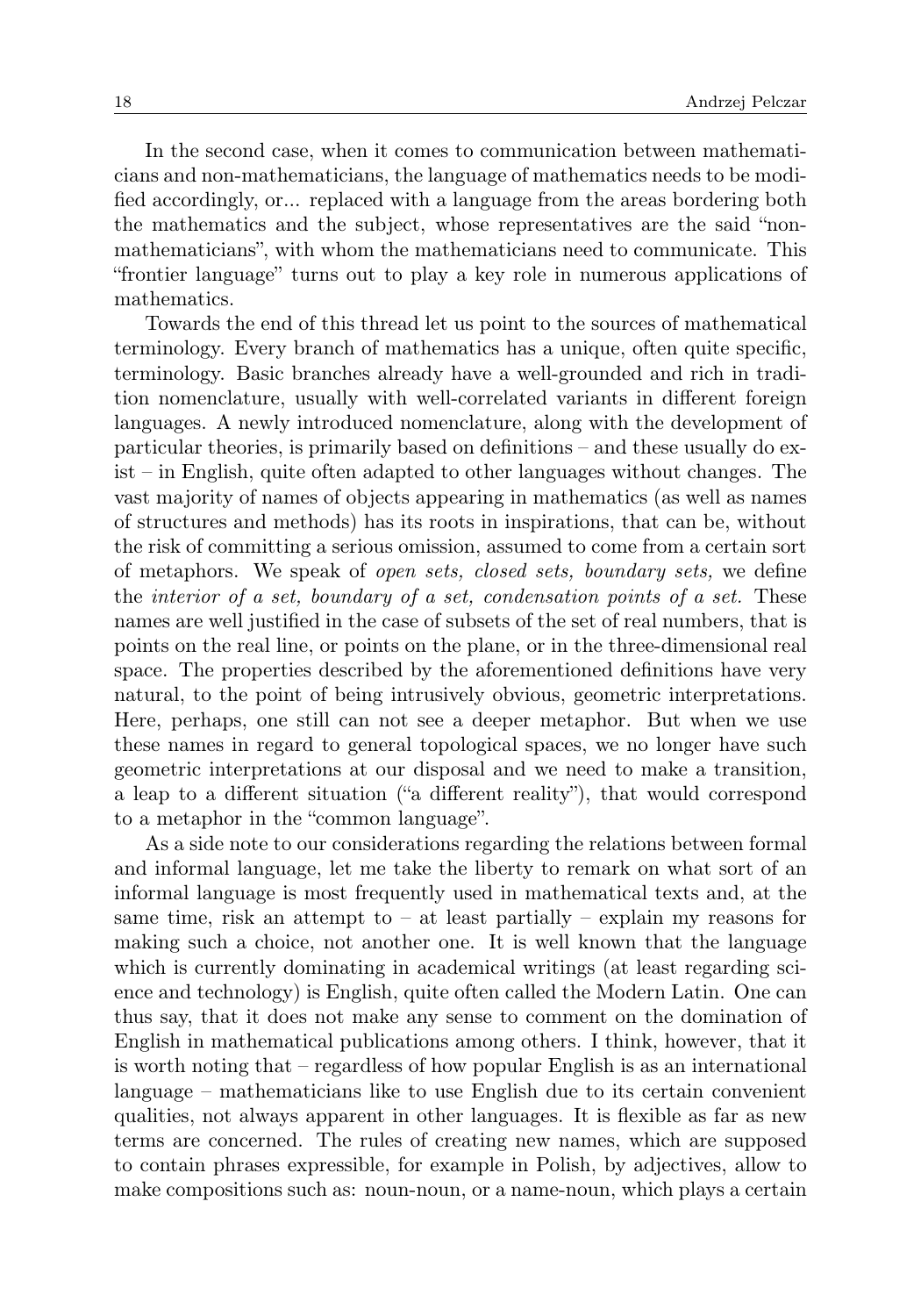role, especially when it comes to lengthy and complicated texts, where it is important to catch up on all the key fragments in a possibly fastest way. For example, when we refer to *Banach fixed-point theorem*, the words *fixed-point* already focus on the most important aspect of the matter; we shall provide more examples such as this below. Finally, quite often English terms are shorter than the same terms in other languages, for example in French. Let us have a look at a few examples. Banach space corresponds to le space de Banach in French and first order partial differential equations corresponds to équations différentielles aux derivées partielles du prémier ordre.

A different issue is the choice of a language for popularizing mathematics. Here a good use of proper metaphors and references to analogies usually are very important. We have already remarked on this before.

## 3. Mathematics as a way of describing (that is: mathematics as a language of a description)

While naming this section, I thought of mathematics as a language that is used to the *world description*. Apparently, this particular "phrase" – as they say – exists in, so called, (almost) popular consciousness. I had been hesitating to instead call it "a clump of two phrases", but eventually have opted out, fearing possible pejorative connotations – but, perhaps, I should not have done so.

Is mathematics really (such a) language, and if so, is it just a language (of world description)?

It is possible to describe the world mathematically. The world is math*ematizable.* One sometimes says, *de facto* expressing perhaps the same  $-$  at least unintentionally – thought, that the reality is describable mathematically. Yet another version of the same, or at least similar, constatation (I would not like to try to go into detailed semantical analysis of conceivable differences, that could be subject to nontrivial logical and philosophical considerations, but seem negligible for what we are doing here), is stated as a theory, that the nature of the world in mathematical, or that the world has a mathematical structure.

If we agree to such a statement and decide that, really – using the shortest possible term, the world is describable mathematically, or even shorter – that the world is mathematizable, it would be difficult... not to be surprised! The question, why it is so, why, in fact, the *world is mathematizable* is a deep philosophical question, and for many also  $-$  at least partially  $-$  a theological one. I do not feel in a position to even try to answer this question. This is a subject for a separate dissertation. Such dissertations have been already written, by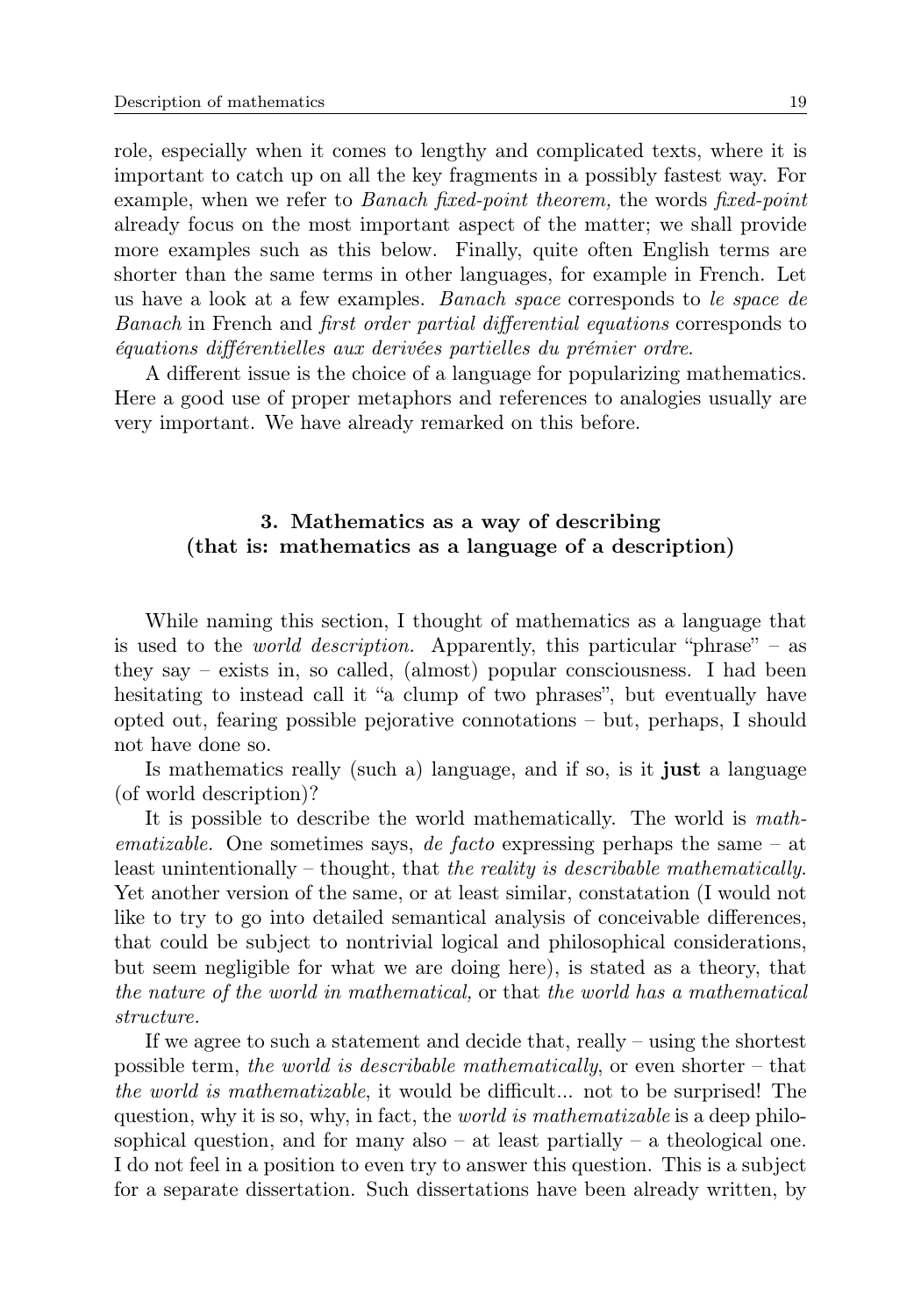the way. Assuming that the world is mathematizable, let us think for a while what it really means. What does it mean, that mathematics is the language of its description? The shortest possible answer is: for physical phenomena (in the most broad sense of this term<sup>11</sup>) it is possible to find mathematical models. Due to natural limitations implied by the form of this presentation, I can not even try to precisely formulate what it means, in a broad sense, to construct models. I shall only stick to a few naive examples illustrating one particular – but very important – element of such constructions, namely what is commonly called "neglecting certain aspects of the phenomenon under consideration". If asked, how many kilometers of a telephone cable one needs to join two cities assuming a "straight line" that connects them, then the model would be  $-$  in fact  $-$  this straight line, a one-dimensional space, or more precisely: this space with a metric determined by the choice of a unit, for example one meter. Let us repeat – in this model we deal with a one-dimensional space, and that suffices. But if we asked, how many trucks one needs to carry this cable, we would have to compute its mass (weight). Weighting all of it would prove to be difficult, perhaps even impossible. We can, however, find this weight without using a scale. But we will need a three-dimensional model. We can, for example, find the volume of a cylinder whose base is a disc determined by a cross-section of a cable, and whose height is one meter, which would allow us to find its mass (that is the "weight of one meter of a cable", as we say), provided we know the density of the material used for manufacturing the cable, which would, in turn, allow us to find the mass of the whole cable<sup>12</sup>. These examples are trivial and – what one feels, requires an apology – rather naive. Still, they illustrate, especially the latter one, the most important issue in that matter. A mathematical model not only describes a situation, but also allows us to make some computations (and imply certain corollaries from these computations). This scheme of action is applied in much more complicated situations, quite often with the use of very subtle methods and advanced nomenclatural apparatus. And one obtains descriptions, that allow to conclude with surprisingly strong corollaries. I would wish to tell you about one more example from the stability theory. Numerous physical, chemical or biological processes are described by differential equations. We say that a certain state (fixed within the question under consideration) or a particular behaviour of the process is stable if small changes on the input data do not result in substantial differences in the output (or deviations from the state or its particular behaviour) in the time that is not bounded from above, and is asymptotically stable if: firstly  $-$  it is stable, and secondly  $-$  "the situation converges to" this fixed state or particular behaviour of the process.

<sup>&</sup>lt;sup>11</sup>Which means, as seems to have been becoming quite apparent in the last years, for social phenomena as well.

 $12$  Here we silently assume for simplicity, that the cable is homogeneous, without insulation etc.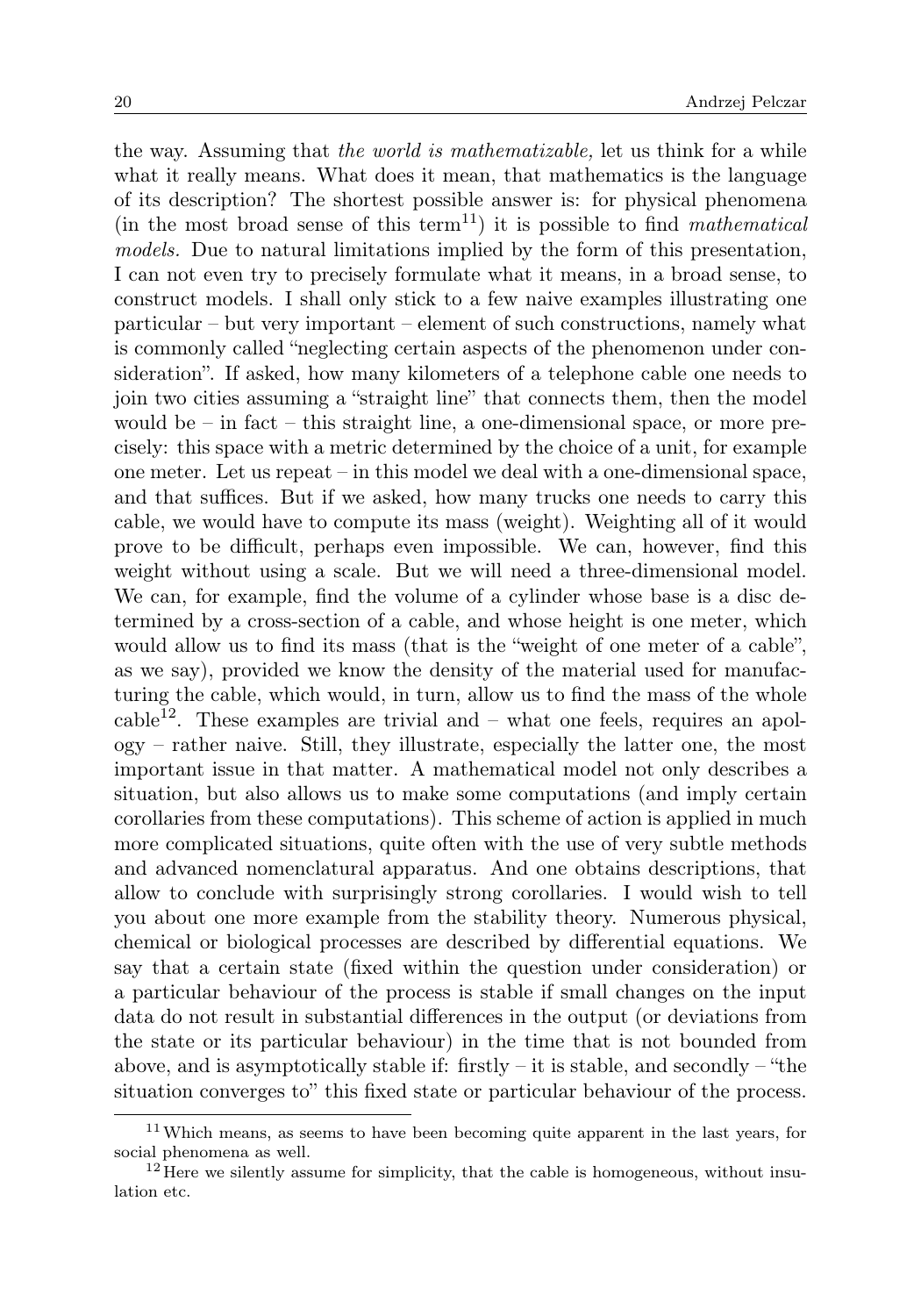What was said above is, of course, far from being formally precise, yet the precision is not most important here; one would like to provide a "qualitative" outline of the problem, which is very important in numerous concrete applications. Namely, it deals with, to be as brief as possible, the question whether the process is "immune" to conceivable small errors made at the beginning in the sense that they do not result in dramatic changes ("errors") in the future. It turns out that whether we are guaranteed to achieve an asymptotical stability or not (that is the "immunity" against small errors) is decided by a simple algebraic condition, satisfied in the beginning by functions describing the process under consideration<sup>13</sup>. It is, indeed, intriguing that once we know that this condition is satisfied (which, for example, in the case of the processes described by a system of three differential equations is really easy to check) at the beginning, we already know about the important property of behaviour of solutions of these equations "up to infinity", where  $-$  shall we add  $-$  we do not need to know the formulae that describe these solutions. This certain algebraical condition checked at the beginning of the process determines it in the unbounded time, "up to infinity". I have devoted a lot of time to that particular example, since it provides – as I think – a good outlook on the power of mathematical methods, and, most importantly, it illustrates what we call the mathematical description of the world in the sense that it is not only a "passive" description, but also a research tool that usually allows us to obtain information about the *future* state of processes<sup>14</sup>.

This is the sense in which I understand describing the world by mathematics. Describing through models where – obviously – one has to accept formal rules of mathematics.

Mathematics is thus the language of world description. In this context let us repeat once more the question from the beginning of this section: is it just a language?

I think that, if a language is only what we understand as a mathematical formalism<sup>15</sup>, or – to say pictorially – just a "dictionary" and a "set of grammar" rules", then the answer should be: not. Mathematics is not only  $a - so$ understood – language.

Let us start with an obvious statement. Literature or poetry, in any language, are, clearly, more than just a set of words and grammar rules.

<sup>&</sup>lt;sup>13</sup> The following theorem is well-known to mathematicians: If the right hand side f of the system of differential equations (written in vector notation)  $x' = f(x)$  is  $C^1$ ,  $f(0) = 0$ , and the Jacobian of f at zero has characteristic roots that have negative real parts, the singleton {0} is asymptotically stable.

 $14$  The theory of differential equations gives rise to theories with numerous direct applications. Such is the control theory. Thanks to this theory we are able to, among other things, travel into the space. Complicated mathematical models taken from this theory provide not only the description, but also allow us to control these space flight.

<sup>&</sup>lt;sup>15</sup> Which, as we have already remarked, applies to the respectively chosen models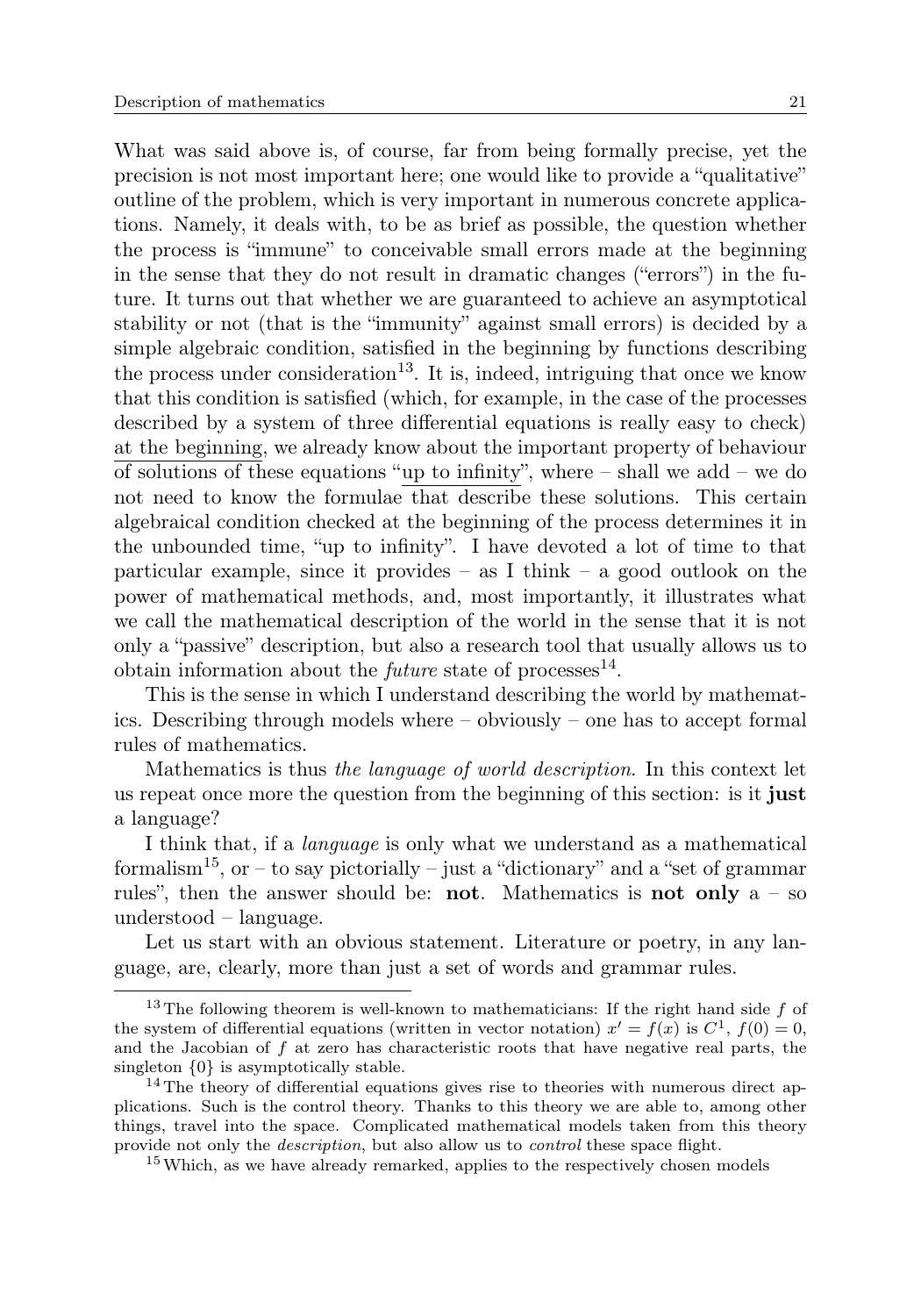Just as, obviously, the literature (and even more so  $-$  the poetry) in any language shall not be reduced to a mere set of words and grammar rules (conceivably along with some rules or schemes of creating these or those works), mathematics shall not be reduced to a formal language of world description. It includes, nonetheless, elements that can not be considered forms of describing the world.

Can we consider a form of describing the world as a sentence properly formulated in a language of a given mathematical theory, which is undecidable within this theory (that is, one can not – within this theory – prove its correctness, nor show it is false)? And these statements are – shall we add – plentiful, which follows from the well-known (belonging to mathematics) Gödel incompleteness theorem<sup>16</sup>. Here we deal with an important "internal" property of the structure of mathematical theories, an imminent property of mathematics. One can thus, perhaps, say that mathematics is internally richer than a formal language of world description.

Moreover, it follows from Gödel theorem that every – rich enough – theory can be enriched by adding to its axioms a sentence that is (so far) undecidable. We have already discussed this.

A "purely practical observation" is as follows: for the – understood as above – world description one currently uses just a small part of what mathematics has to offer. One can say it differently, that just a small part of mathematics found so far applications in physics, chemistry, science in a broad sense, technology, or, finally, social sciences. Mathematics is being developed (one is tempted to say: develops itself) mostly independently of applications. Mathematicians are very happy whenever they find applications for the results they obtained, quite often they respond to requests from other sciences, but at the same time they do not give up developing mathematics for the sake of developing it itself, without looking at potential, or (already) visible applications. One can not risk to say that a theory, or a theorem would never find an application (so they would not serve the purpose of world description), but it can be said about a number of branches of mathematics, that they were built without the intent of finding any direct applications (and thus they can not be – right now – counted as components of the language of world description). Both in this sense and "practically" mathematics turns out to be more than just the language of world description.

I shall add one more remark. Mathematicians sometimes say that a theorem or a reasoning is elegant, or sometimes they even agree to say it is beautiful. Not being able, within the limits of this exposition, to develop this thread, I shall, in particular, skip the discussion on the subject on conditions that need to be satisfied in order for us to be able to elaborate on beauty in

<sup>&</sup>lt;sup>16</sup> Kurt Gödel proved that in every theory "containing the theory of integers" (one can say less precisely, yet more pictorially: in every theory *rich enough*) one can formulate a sentence that can not be proven to be neither true nor false.